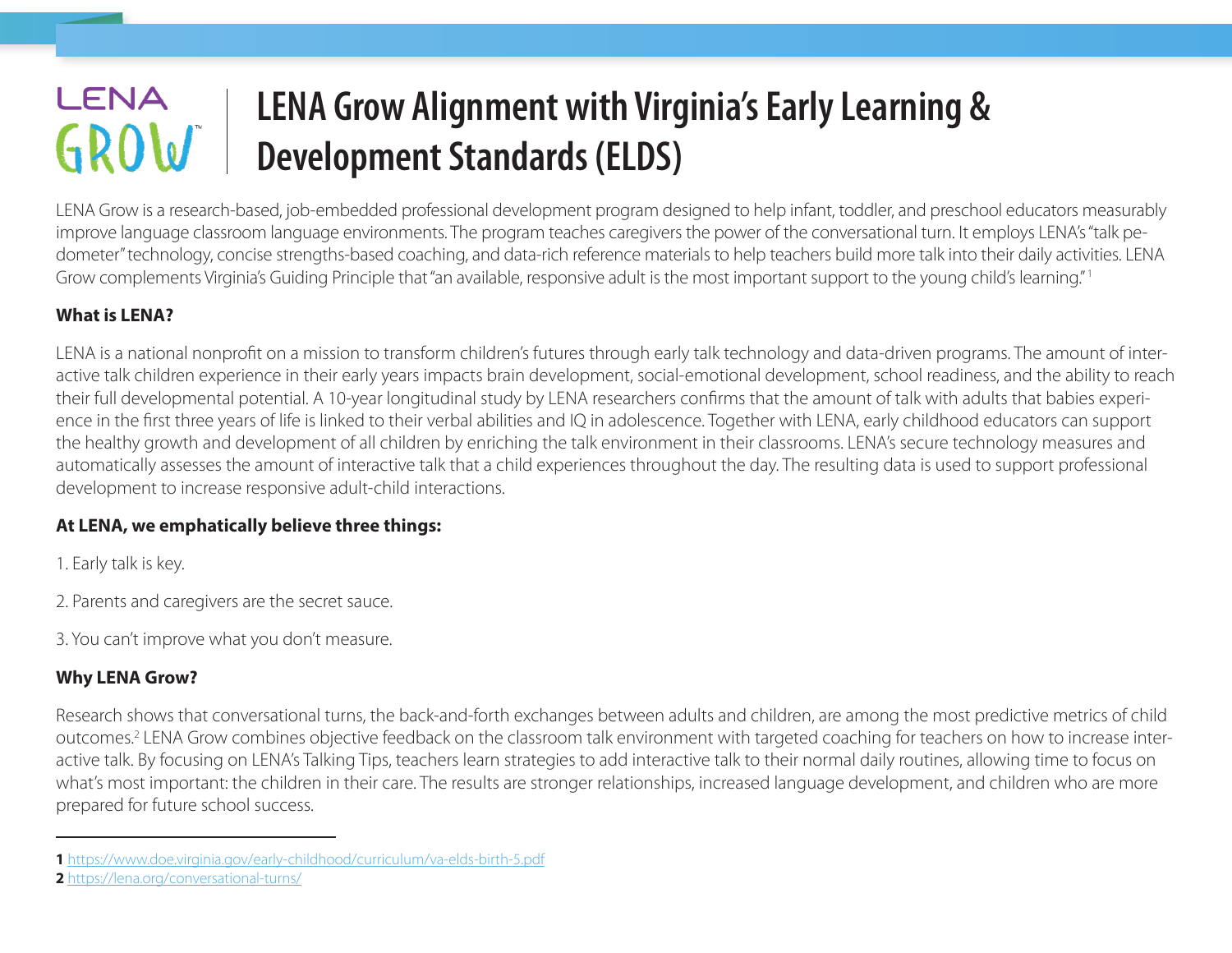#### **LENA Aligns with Virginia's Early Learning and Development Standards' Grounding Knowledge**

"We know that during the years from birth through age 5, and particularly the years from birth through 3, the young child's brain is growing and developing the capacity for all later learning (Shonkoff & Phillips, 2000). We also know that the brain's growth is supported or undermined as a function of the child's environment and experiences. Finally, and most importantly, we know that interactions and relationships with caregiving adults and teachers are of primary importance in supporting a child's early development and learning (Child Trends, 2015; Dougherty, 2014; Flores et al., 2016)."<sup>3</sup>

*At LENA, we open our Program Overview of LENA Grow with the following statement: "From birth, a child has about 2,000 days before they start kindergarten. On each of those 2,000 days, tens of billions of new neural connections are forming. That's 2,000 days for the adults in a child's life to nurture brain development and to help set the child up for the best life possible." 4*

#### **LENA Aligns with Virginia's Early Learning and Development Standards' Guiding Principles**

#### *"An available, responsive adult is the most important support to the young child's learning."*

This principle is perfectly in tune with LENA. Back-and-forth interactions between a child and the adults in that child's life may have an enormous bearing on the child's future. We call those back-and-forth interactions conversational turns, and peer-reviewed research links them to improvements in brain function,<sup>5</sup> socioemotional development,<sup>6</sup> executive functioning,<sup>7</sup> and more. LENA's own researchers have established a link between conversational turns in toddlerhood and positive outcomes in middle school.8

#### *"Early learning will require special attention, support, and strategies for children with developmental disabilities or delays."*

LENA's individualized reports provide teachers special insight into each individual child's language environment within their classrooms. Teachers will be able to determine which children are experiencing language isolation. Teachers can objectively see which children are being engaged in conversation and adjust their behavior in measurable ways.

*"A child's home culture and language must be recognized, respected, and accommodated in the early learning processes."* LENA takes home language into consideration. The 14 Talking Tips are available in seven languages.<sup>9</sup> The LENA device has been widely validated in multiple languages.10

### *"Young children learn through play."*

The 14 Talking Tips are highly focused on following the child's lead and interest to increase conversational turns, scaffolding learning through language during the child's play experience.

**<sup>3</sup>** <https://www.doe.virginia.gov/boe/meetings/2020/11-nov/item-l-attachment-a.pdf>

**<sup>4</sup>** [https://f.hubspotusercontent30.net/hubfs/3975639/08.%20LENA%20Grow/2.%20LENA\\_Grow\\_Overview\\_and\\_Impact.pdf](https://f.hubspotusercontent30.net/hubfs/3975639/08.%20LENA%20Grow/2.%20LENA_Grow_Overview_and_Impact.pdf)

**<sup>5</sup>** <https://doi.org/10.1177%2F0956797617742725>

**<sup>6</sup>** <https://doi.org/10.1111/desc.13109>

**<sup>7</sup>** <https://doi.org/10.1016/j.dcn.2021.100967>

**<sup>8</sup>** <https://doi.org/10.1542/peds.2017-4276>

**<sup>9</sup>** <https://info.lena.org/14-talking-tips>

**<sup>10</sup>** https://www.lena.org/faqs/what-languages-can-lena-technology-be-used-with/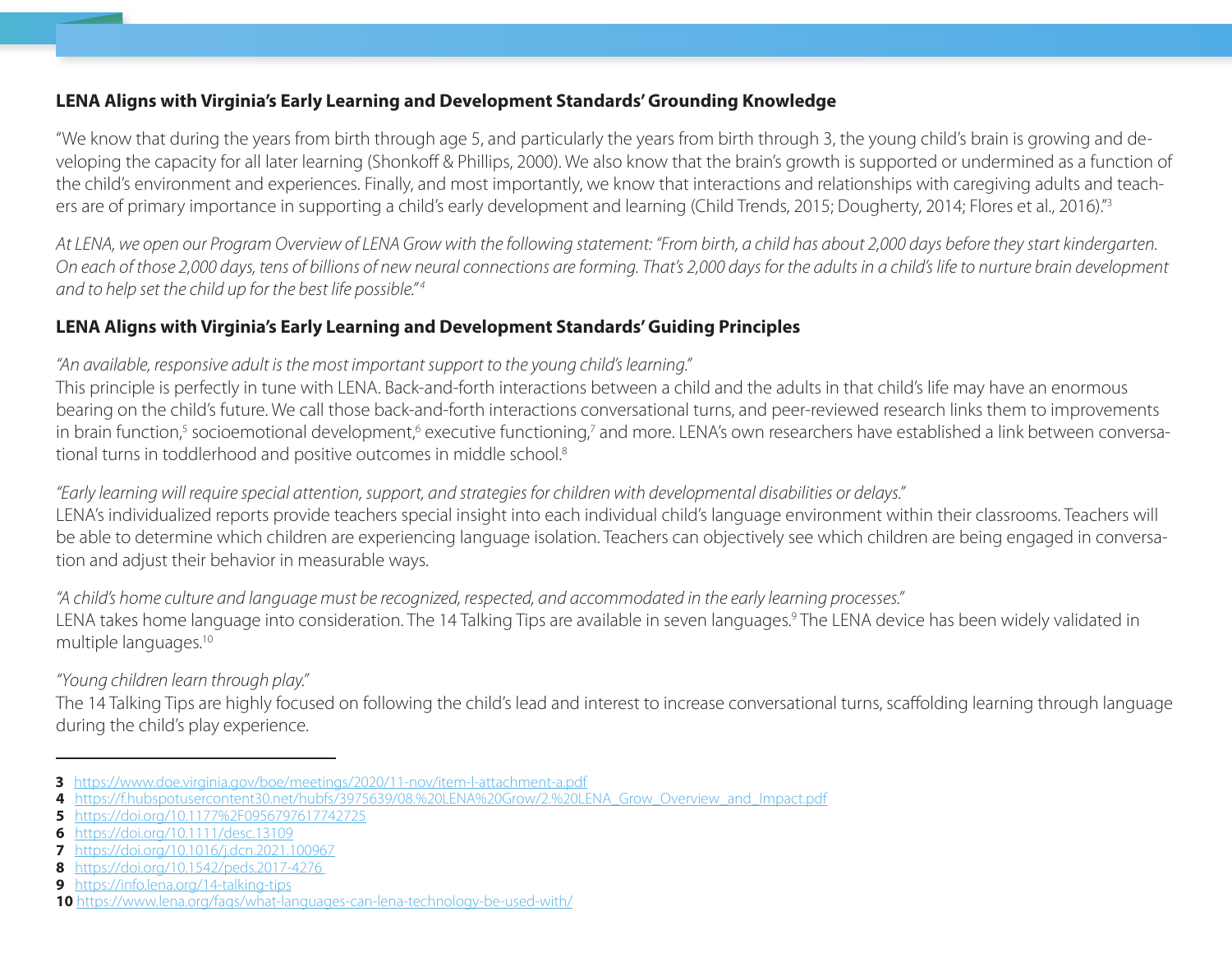#### **How does the LENA Grow Program support the classroom environment and developmental outcomes of young children?**

The table below shows how LENA's Talking Tips, the basis of LENA Grow's strategies to increase interaction, align to Virginia's Early Learning & Development Standards. The following chart demonstrates how the Talking Tips can support the child's development of a specific outcome. LENA encourages coaches, technical assistance providers, directors, and observers to use Talking Tip strategies that will help caregivers support children to build skills and understanding in different areas of development.

| <b>LENA 14 Talking Tips</b>                                                                  | 1.Talk<br>about<br>what<br>you're<br>doing an<br>thinking. | 2.<br><b>Comment</b><br>on what<br>they're<br>doing or<br>looking at. | 3. Name<br>things<br>that<br>they're<br>interest-<br>ed in. | 4. Get<br>down<br>to their<br>level: face<br>to face. | 5. Touch,<br>hug, hold.   | 6. Tune<br>in and re-<br>spond to<br>what they<br>look at, do,<br>and say. | 7. Wait<br>for their<br>response. | 8. Imitate<br>them, anc<br>add words. | 9. Make<br>faces, use<br>gestures. | 10. Take<br>turns –<br>don't do all<br>the talking | 11.<br><b>Repeat</b><br>and add<br>to what<br>they say<br>and do l | 12.<br><b>Follow</b><br>their lead,<br>do what<br>interests<br>them. | 13.<br><b>Encourage</b><br>them, be<br>positive. | 14.Be<br>silly! Relax<br>and have<br>fun! |
|----------------------------------------------------------------------------------------------|------------------------------------------------------------|-----------------------------------------------------------------------|-------------------------------------------------------------|-------------------------------------------------------|---------------------------|----------------------------------------------------------------------------|-----------------------------------|---------------------------------------|------------------------------------|----------------------------------------------------|--------------------------------------------------------------------|----------------------------------------------------------------------|--------------------------------------------------|-------------------------------------------|
| <b>Virginia Early Learning Outcomes</b>                                                      |                                                            |                                                                       |                                                             |                                                       |                           |                                                                            |                                   |                                       |                                    |                                                    |                                                                    |                                                                      |                                                  |                                           |
| <b>APL1. Curiosity and Initiative</b>                                                        | $\overline{\mathsf{x}}$                                    | $\boldsymbol{\mathsf{x}}$                                             | $\mathsf{x}$                                                |                                                       |                           | $\boldsymbol{\mathsf{x}}$                                                  |                                   | $\boldsymbol{\mathsf{x}}$             |                                    |                                                    | $\overline{\mathsf{x}}$                                            | $\mathsf{x}$                                                         | $\boldsymbol{\mathsf{x}}$                        |                                           |
| APL1.1. Being curious learners                                                               |                                                            |                                                                       |                                                             |                                                       |                           |                                                                            |                                   |                                       |                                    |                                                    |                                                                    |                                                                      |                                                  |                                           |
| APL1.2. Taking initiative                                                                    |                                                            | $\boldsymbol{\mathsf{x}}$                                             | $\mathsf{x}$                                                |                                                       |                           | $\mathsf{x}$                                                               | $\boldsymbol{\mathsf{x}}$         |                                       |                                    | $\boldsymbol{\mathsf{x}}$                          |                                                                    | $\boldsymbol{\mathsf{x}}$                                            | $\boldsymbol{\mathsf{x}}$                        |                                           |
| <b>APL2. Creativity and Imagination</b><br>APL2.1. Showing creativity and imagination        |                                                            | $\boldsymbol{\mathsf{x}}$                                             | $\mathsf{x}$                                                |                                                       |                           | $\mathsf{x}$                                                               |                                   |                                       |                                    |                                                    | $\boldsymbol{\mathsf{x}}$                                          | $\boldsymbol{\mathsf{x}}$                                            |                                                  | $\boldsymbol{\mathsf{x}}$                 |
| <b>APL3. Executive Functions &amp;</b><br><b>Cognitive Self-Regulation</b>                   | $\mathbf x$                                                |                                                                       | $\boldsymbol{\mathsf{x}}$                                   | $\boldsymbol{\mathsf{x}}$                             |                           | $\mathsf{x}$                                                               | $\boldsymbol{\mathsf{x}}$         |                                       |                                    | $\boldsymbol{\mathsf{x}}$                          | $\boldsymbol{\mathsf{x}}$                                          |                                                                      |                                                  |                                           |
| APL3.1. Focusing and paying attention                                                        |                                                            |                                                                       |                                                             |                                                       |                           |                                                                            |                                   |                                       |                                    |                                                    |                                                                    |                                                                      |                                                  |                                           |
| APL3.2. Building working memory                                                              | $\boldsymbol{\mathsf{x}}$                                  | $\boldsymbol{\mathsf{x}}$                                             | $\mathsf{x}$                                                |                                                       |                           | $\boldsymbol{\mathsf{x}}$                                                  | $\boldsymbol{\mathsf{x}}$         | $\boldsymbol{\mathsf{x}}$             |                                    | $\boldsymbol{\mathsf{x}}$                          | $\boldsymbol{\mathsf{x}}$                                          |                                                                      | $\boldsymbol{\mathsf{x}}$                        |                                           |
| APL3.3. Thinking flexibly and adapting                                                       | $\boldsymbol{\mathsf{x}}$                                  | $\boldsymbol{\mathsf{x}}$                                             | $\mathsf{x}$                                                |                                                       |                           | $\mathsf{x}$                                                               | $\boldsymbol{\mathsf{x}}$         |                                       |                                    |                                                    | $\boldsymbol{\mathsf{x}}$                                          |                                                                      |                                                  |                                           |
| APL3.5. Persisting and problem-solving                                                       |                                                            | $\boldsymbol{\mathsf{x}}$                                             |                                                             |                                                       |                           |                                                                            | $\mathsf{x}$                      |                                       |                                    |                                                    |                                                                    |                                                                      | $\mathsf{x}$                                     |                                           |
| <b>APL4. Behavioral Self-Regulation</b><br>APL4.1. Managing actions and behaviors            | $\boldsymbol{\mathsf{x}}$                                  |                                                                       |                                                             | $\boldsymbol{\mathsf{x}}$                             | $\overline{\mathsf{x}}$   |                                                                            |                                   |                                       |                                    |                                                    |                                                                    |                                                                      | $\boldsymbol{\mathsf{x}}$                        |                                           |
| <b>SED1. Positive Self-Concept</b><br>SED1.1. Developing self-awareness                      |                                                            | $\boldsymbol{\mathsf{x}}$                                             | $\overline{\mathsf{x}}$                                     | $\mathsf{x}$                                          |                           | $\overline{\mathsf{x}}$                                                    |                                   |                                       | $\boldsymbol{\mathsf{x}}$          | $\boldsymbol{\mathsf{x}}$                          | $\overline{\mathsf{x}}$                                            |                                                                      |                                                  | $\mathsf{x}$                              |
| SED1.2. Developing self-confidence                                                           | $\mathsf{x}$                                               |                                                                       | $\boldsymbol{\mathsf{x}}$                                   | $\boldsymbol{\mathsf{x}}$                             |                           |                                                                            |                                   |                                       |                                    | $\boldsymbol{\mathsf{x}}$                          |                                                                    | $\boldsymbol{\mathsf{x}}$                                            | $\mathsf{x}$                                     | $\boldsymbol{\mathsf{x}}$                 |
| SED1.3. Becoming autonomous and<br>independent                                               |                                                            | $\boldsymbol{\mathsf{x}}$                                             |                                                             | $\boldsymbol{\mathsf{x}}$                             | $\overline{\mathsf{x}}$   | $\overline{\mathsf{x}}$                                                    | $\boldsymbol{\mathsf{x}}$         |                                       |                                    | $\boldsymbol{\mathsf{x}}$                          |                                                                    | $\boldsymbol{\mathsf{x}}$                                            | $\boldsymbol{\mathsf{x}}$                        |                                           |
| <b>ED2. Emotional Competence</b><br>SED2.1. Seeing and naming emotions in<br>self and others |                                                            |                                                                       | $\overline{\mathsf{x}}$                                     | $\boldsymbol{\mathsf{x}}$                             |                           | $\overline{\mathsf{x}}$                                                    |                                   | $\boldsymbol{\mathsf{x}}$             |                                    |                                                    | $\overline{\mathsf{x}}$                                            | $\mathsf{x}$                                                         | $\mathsf{x}$                                     |                                           |
| SED2.2. Expressing emotions                                                                  |                                                            |                                                                       |                                                             |                                                       | $\boldsymbol{\mathsf{x}}$ |                                                                            |                                   |                                       | $\boldsymbol{\mathsf{x}}$          |                                                    |                                                                    |                                                                      | $\boldsymbol{\mathsf{x}}$                        | $\boldsymbol{\mathsf{x}}$                 |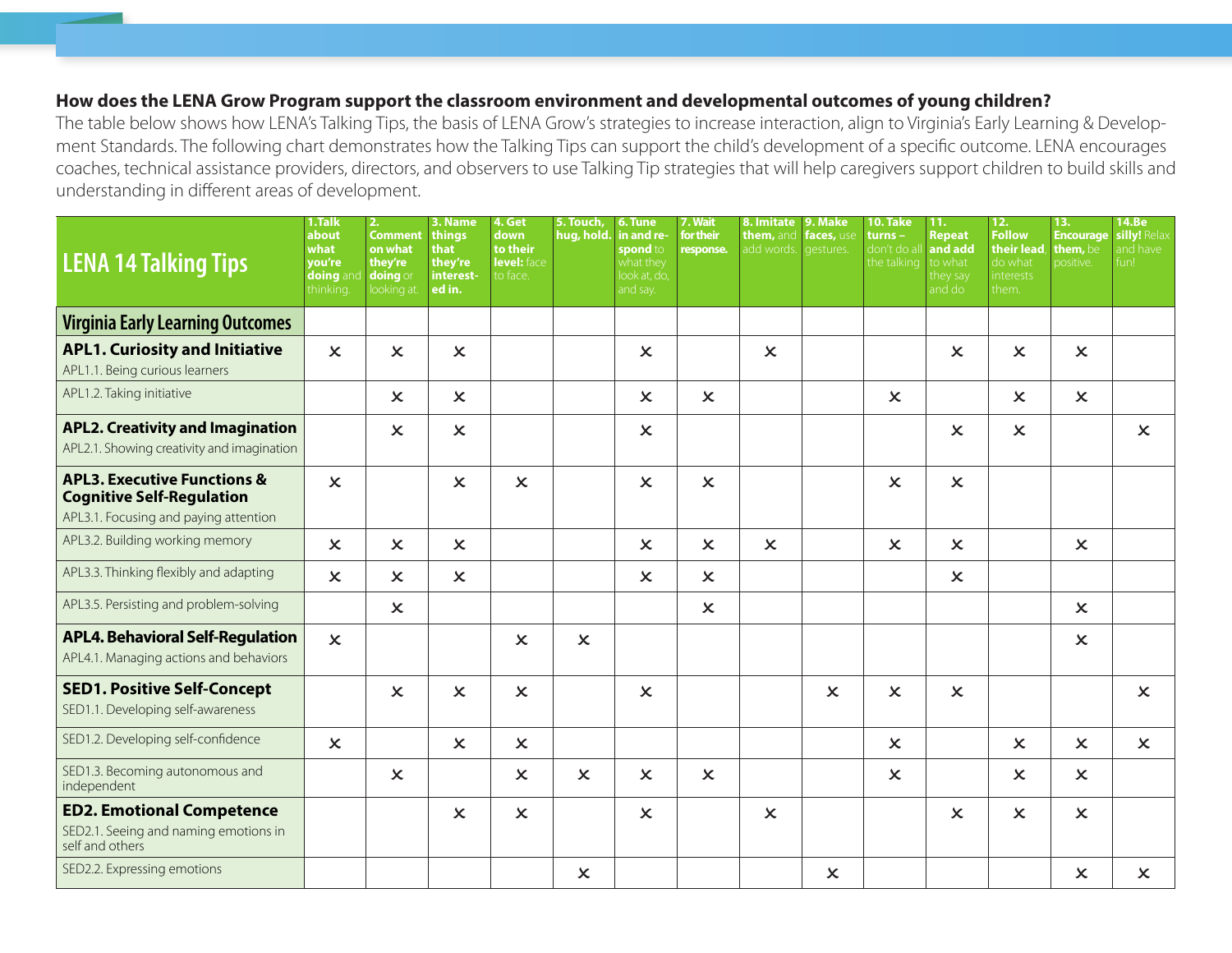| <b>LENA 14 Talking Tips</b>                                                                                                | 1.Talk<br>about<br>what<br>you're<br>doing and<br>thinking | 2.<br><b>Comment</b><br>on what<br>they're<br>doing or<br>looking at. | 3. Name<br>things<br>that<br>they're<br><b>interested</b><br>in. | 4. Get<br>down<br>to their<br>level: face<br>to face. | 5. Touch,<br>hug, hold.   | 6. Tune<br>in and re-<br>spond to<br>what they<br>look at, do,<br>and say. | 7. Wait<br>for their<br>response. | 8. Imitate 9. Make<br>them, and<br>add words. | faces, use<br>gestures. | 10. Take<br>turns –<br>don't do al<br>the talking | 11.<br>Repeat<br>and add<br>to what<br>they say<br>and dol | 12.<br><b>Follow</b><br>their lead.<br>do what<br>nterests<br>them. | 13.<br><b>Encourage</b><br>them. be<br>positive. | 14.Be<br>silly! Relax<br>and have<br>fun! |
|----------------------------------------------------------------------------------------------------------------------------|------------------------------------------------------------|-----------------------------------------------------------------------|------------------------------------------------------------------|-------------------------------------------------------|---------------------------|----------------------------------------------------------------------------|-----------------------------------|-----------------------------------------------|-------------------------|---------------------------------------------------|------------------------------------------------------------|---------------------------------------------------------------------|--------------------------------------------------|-------------------------------------------|
| SED2.3. Communicating feelings, wants,<br>and needs                                                                        | $\mathsf{x}$                                               | $\boldsymbol{\mathsf{x}}$                                             |                                                                  | $\boldsymbol{\mathsf{x}}$                             |                           |                                                                            |                                   | $\boldsymbol{\mathsf{x}}$                     |                         | $\boldsymbol{\mathsf{x}}$                         |                                                            |                                                                     |                                                  |                                           |
| <b>SED3. Interacting with Others</b><br>SED3.1. Developing relationships with adults                                       |                                                            |                                                                       |                                                                  | $\boldsymbol{\mathsf{x}}$                             | $\boldsymbol{\mathsf{x}}$ |                                                                            | $\boldsymbol{\mathsf{x}}$         |                                               |                         | $\boldsymbol{\mathsf{x}}$                         |                                                            |                                                                     |                                                  | $\boldsymbol{\mathsf{x}}$                 |
| SED3.2. Developing relationships with<br>other children                                                                    |                                                            | $\boldsymbol{\mathsf{x}}$                                             |                                                                  | $\mathsf{x}$                                          |                           | $\overline{\mathsf{x}}$                                                    | $\boldsymbol{\mathsf{x}}$         | $\overline{\mathsf{x}}$                       |                         | $\pmb{\times}$                                    | $\overline{\mathsf{x}}$                                    |                                                                     | $\pmb{\times}$                                   |                                           |
| SED3.3. Engaging in cooperative play                                                                                       |                                                            | $\boldsymbol{\mathsf{x}}$                                             |                                                                  | $\boldsymbol{\mathsf{x}}$                             |                           | $\boldsymbol{\mathsf{x}}$                                                  | $\boldsymbol{\mathsf{x}}$         | $\mathsf{x}$                                  |                         | $\boldsymbol{\mathsf{x}}$                         | $\mathsf{x}$                                               |                                                                     | $\boldsymbol{\mathsf{x}}$                        |                                           |
| SED3.4. Solving social interaction problems                                                                                | $\boldsymbol{\mathsf{x}}$                                  |                                                                       |                                                                  |                                                       |                           |                                                                            |                                   |                                               |                         | $\boldsymbol{\mathsf{x}}$                         |                                                            | $\boldsymbol{\mathsf{x}}$                                           | $\boldsymbol{\mathsf{x}}$                        |                                           |
| <b>CLLD1. Communication</b><br>CLLD1.1. Understanding verbal and<br>nonverbal cues                                         | $\boldsymbol{\mathsf{x}}$                                  |                                                                       |                                                                  | $\mathsf{x}$                                          | $\boldsymbol{\mathsf{x}}$ |                                                                            |                                   | $\mathsf{x}$                                  | $\mathsf{x}$            |                                                   | $\boldsymbol{\mathsf{x}}$                                  |                                                                     |                                                  |                                           |
| CLLD1.2. Using vocabulary and nonverbal<br>cues to communicate                                                             |                                                            | $\boldsymbol{\mathsf{x}}$                                             | $\boldsymbol{\mathsf{x}}$                                        |                                                       |                           | $\mathsf{x}$                                                               |                                   |                                               |                         |                                                   | $\boldsymbol{\mathsf{x}}$                                  | $\boldsymbol{\mathsf{x}}$                                           |                                                  |                                           |
| CLLD1.3. Learning and engaging in<br>conversational interactions                                                           |                                                            |                                                                       |                                                                  | $\mathsf{x}$                                          |                           |                                                                            | $\boldsymbol{\mathsf{x}}$         | $\mathsf{x}$                                  |                         | $\pmb{\times}$                                    |                                                            |                                                                     |                                                  |                                           |
| <b>CLLD2. Foundation of Reading</b><br>CLLD2.2. Understanding ideas, vocabu-<br>lary, and information in stories and texts | $\boldsymbol{\mathsf{x}}$                                  | $\boldsymbol{\mathsf{x}}$                                             | $\boldsymbol{\mathsf{x}}$                                        |                                                       |                           | $\boldsymbol{\mathsf{x}}$                                                  |                                   | $\boldsymbol{\mathsf{x}}$                     |                         |                                                   |                                                            | $\boldsymbol{\mathsf{x}}$                                           |                                                  |                                           |
| <b>HPD4. Physical Health and</b><br>Self-care<br>HPD4.1. Taking care of daily health needs                                 | $\pmb{\times}$                                             | $\boldsymbol{\mathsf{x}}$                                             |                                                                  | $\mathsf{x}$                                          |                           | $\pmb{\times}$                                                             |                                   |                                               |                         |                                                   | $\pmb{\times}$                                             |                                                                     |                                                  |                                           |
| HPD4.2. Adopting safe behaviors                                                                                            | $\boldsymbol{\mathsf{x}}$                                  | $\boldsymbol{\mathsf{x}}$                                             |                                                                  | $\boldsymbol{\mathsf{x}}$                             |                           | $\mathsf{x}$                                                               |                                   |                                               |                         |                                                   | $\pmb{\times}$                                             |                                                                     |                                                  |                                           |
| <b>CD1. Science: The Natural and</b><br><b>Physical World</b><br>CD1.2. Testing questions and ideas                        | $\pmb{\times}$                                             |                                                                       |                                                                  |                                                       |                           | $\boldsymbol{\mathsf{x}}$                                                  | $\boldsymbol{\mathsf{x}}$         | $\boldsymbol{\mathsf{x}}$                     |                         | $\boldsymbol{\mathsf{x}}$                         |                                                            |                                                                     |                                                  |                                           |
| <b>CD2. Social Science: People,</b><br><b>Community, and Culture</b><br>CD2.1. Learning about ways that people<br>interact | $\boldsymbol{\mathsf{x}}$                                  |                                                                       |                                                                  | $\mathsf{x}$                                          |                           | $\overline{\mathsf{x}}$                                                    | $\mathsf{x}$                      |                                               | $\mathsf{x}$            | $\boldsymbol{\mathsf{x}}$                         | $\boldsymbol{\mathsf{x}}$                                  |                                                                     |                                                  |                                           |
| CD2.2. Understanding relationships and<br>connections                                                                      | $\boldsymbol{\mathsf{x}}$                                  |                                                                       |                                                                  | $\boldsymbol{\mathsf{x}}$                             |                           | $\boldsymbol{\mathsf{x}}$                                                  | $\boldsymbol{\mathsf{x}}$         |                                               |                         |                                                   |                                                            |                                                                     | $\boldsymbol{\mathsf{x}}$                        |                                           |
| <b>CD3. Mathematics</b><br>CD3.5. Describing, comparing, and measuring                                                     | $\boldsymbol{\mathsf{x}}$                                  | $\boldsymbol{\mathsf{x}}$                                             | $\boldsymbol{\mathsf{x}}$                                        |                                                       |                           |                                                                            |                                   |                                               |                         |                                                   | $\boldsymbol{\mathsf{x}}$                                  |                                                                     |                                                  |                                           |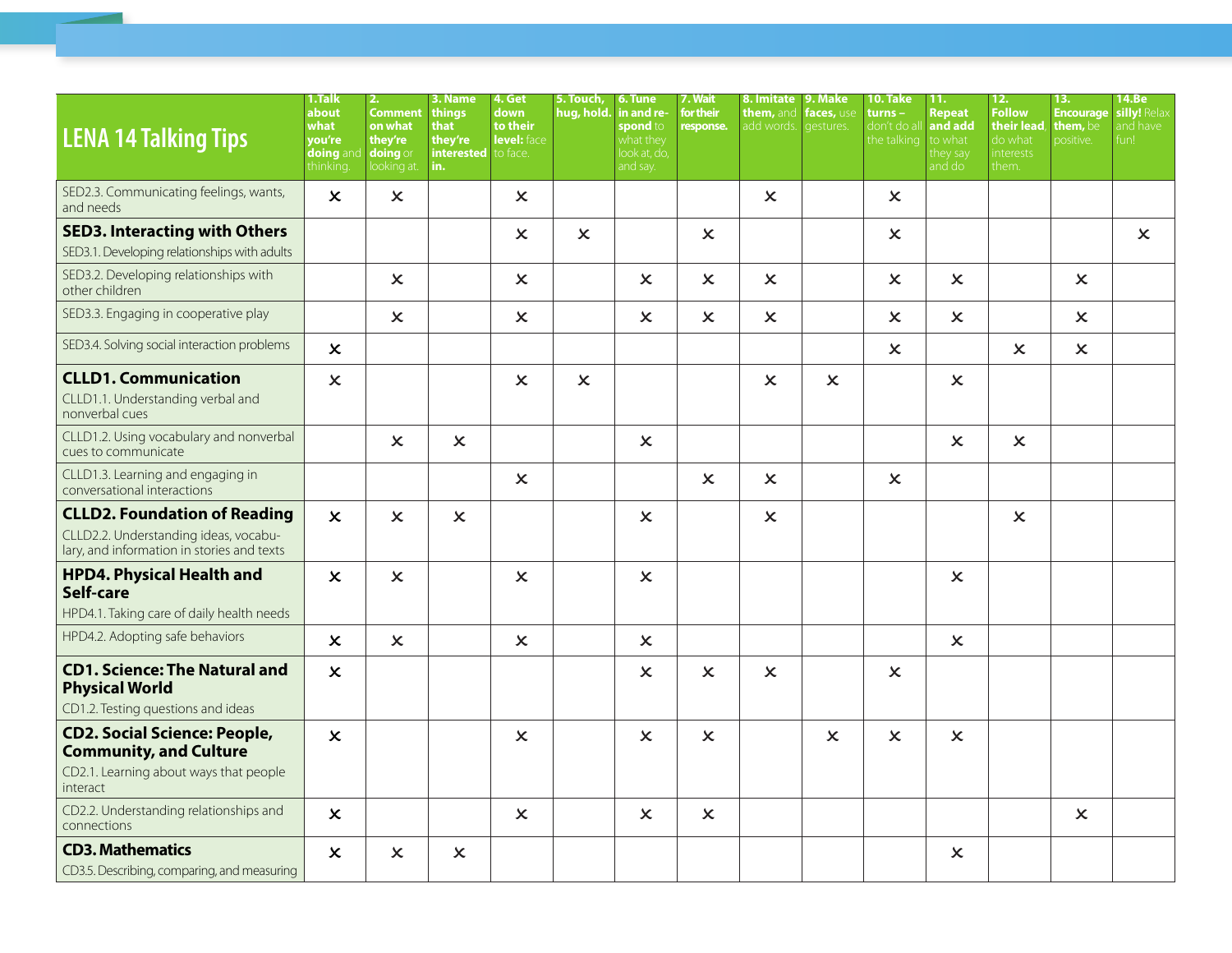The table below shows how LENA's Conversation Starters, which are LENA Grow's supporting content targeting specific early childhood routines, align with Virginia Early Learning Outcomes.

| <b>LENA Conversation Starters</b>                                                                                                                                                         | <b>Virginia Early Learning Outcomes</b>                                                                                            |  |  |  |  |  |
|-------------------------------------------------------------------------------------------------------------------------------------------------------------------------------------------|------------------------------------------------------------------------------------------------------------------------------------|--|--|--|--|--|
| <b>Clothing Changes</b>                                                                                                                                                                   | <b>SED1. Positive Self-Concept</b>                                                                                                 |  |  |  |  |  |
| Coaching and support materials focus on utilizing the 14 Talking Tips and Conversa-<br>tion Starters to increase interactions during diaper changes and while preparing to<br>go outside. | SED1.3. Becoming autonomous and independent                                                                                        |  |  |  |  |  |
| <b>Outdoor Play</b>                                                                                                                                                                       | <b>APL2. Creativity and Imagination</b>                                                                                            |  |  |  |  |  |
| Coaching and support materials focus on utilizing the 14 Talking Tips and                                                                                                                 | APL2.1. Showing creativity and imagination                                                                                         |  |  |  |  |  |
| Conversation Starters with sample questions and tips to increase interactions                                                                                                             | <b>HPD2. Gross Motor</b>                                                                                                           |  |  |  |  |  |
| during outdoor play including water and sand play.                                                                                                                                        | HPD2.1. Developing large muscle control                                                                                            |  |  |  |  |  |
|                                                                                                                                                                                           | HPD2.2. Exploring the environment                                                                                                  |  |  |  |  |  |
|                                                                                                                                                                                           | <b>CD1. Science: The Natural and Physical World</b>                                                                                |  |  |  |  |  |
|                                                                                                                                                                                           | CD1.1. Paying attention to the natural world                                                                                       |  |  |  |  |  |
|                                                                                                                                                                                           | <b>CD4. Fine Arts</b>                                                                                                              |  |  |  |  |  |
|                                                                                                                                                                                           | CD4.1. Exploring and expressing ideas through movement and dance                                                                   |  |  |  |  |  |
| <b>Shared Reading</b>                                                                                                                                                                     | <b>CLLD2. Foundations of Reading</b>                                                                                               |  |  |  |  |  |
| Coaching and support materials focus on utilizing the 14 Talking Tips and Conversa-<br>tion Starters to engage children in shared reading.                                                | CLLD2.1. Paying attention to print as meaningful<br>CLLD2.2. Understanding ideas, vocabulary, and information in stories and texts |  |  |  |  |  |
| <b>Mealtimes</b>                                                                                                                                                                          | HPD4. Physical Health and Self-care                                                                                                |  |  |  |  |  |
| Coaching and support materials focus on utilizing the 14 Talking Tips and Conversa-<br>tion Starters to increase interactions during snack and lunch times.                               | HPD4.3. Eating with healthy habits                                                                                                 |  |  |  |  |  |
| <b>Transitions</b>                                                                                                                                                                        | APL3. Executive Functions and Cognitive Self-Regulation                                                                            |  |  |  |  |  |
| Coaching and support materials focus on utilizing the 14 Talking Tips and Conver-                                                                                                         | APL3.3. Thinking flexibly and adapting                                                                                             |  |  |  |  |  |
| sation Starters to increase interactions during transition times, including arrival and                                                                                                   | <b>SED1. Positive Self-Concept</b>                                                                                                 |  |  |  |  |  |
| departure and starting new activities.                                                                                                                                                    | SED1.3. Becoming autonomous and independent                                                                                        |  |  |  |  |  |
| <b>Songs &amp; Rhymes</b>                                                                                                                                                                 | <b>CLLD2. Foundations of Reading</b>                                                                                               |  |  |  |  |  |
| Coaching and support materials focus on how the 14 Talking Tips and Conversation                                                                                                          | CLLD2.3. Learning spoken language is composed of smaller segments of sound                                                         |  |  |  |  |  |
| Starters to increase conversational turns and engagement with songs and rhymes.                                                                                                           | <b>CD4. Fine Arts</b>                                                                                                              |  |  |  |  |  |
|                                                                                                                                                                                           | CD4.1. Exploring and expressing ideas through movement and dance                                                                   |  |  |  |  |  |
|                                                                                                                                                                                           | CD4.2. Learning about and through music                                                                                            |  |  |  |  |  |